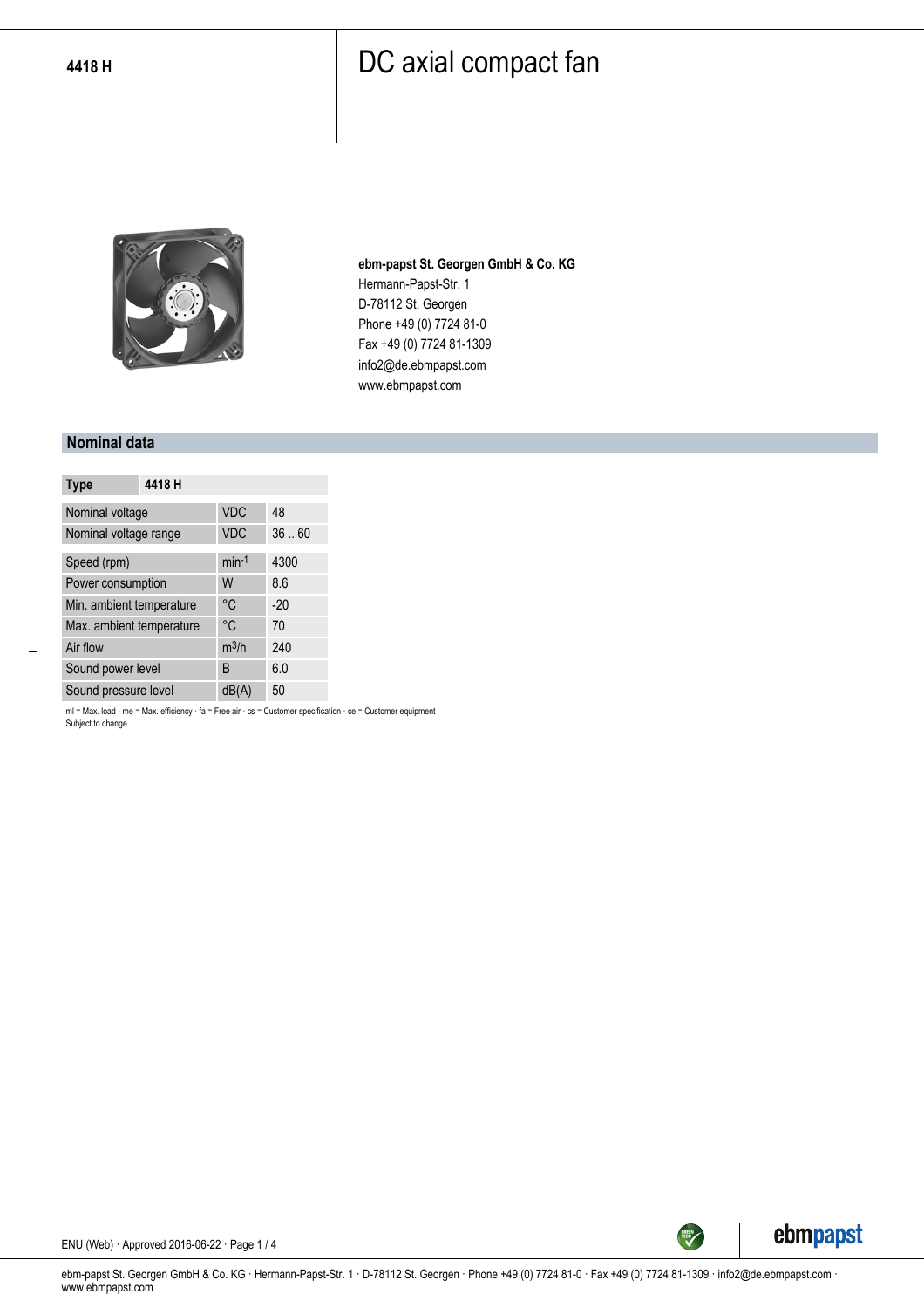#### **Technical description**

| <b>Housing material</b>     | Glass-fiber reinforced PBT plastic                     |
|-----------------------------|--------------------------------------------------------|
| Impeller material           | Glass-fiber reinforced PA plastic                      |
| Weight                      | $0.250$ kg                                             |
| <b>Dimensions</b>           | 119 x 119 x 38 mm                                      |
| <b>Airflow direction</b>    | Exhaust over struts                                    |
| Direction of rotation       | Clockwise, viewed toward rotor                         |
| <b>Storage</b>              | <b>Ball bearing</b>                                    |
| Service life L10 at 40 °C   | 57500 h                                                |
| Service life L10 at maximum | 27500 h                                                |
| temperature                 |                                                        |
| Cable                       | Leads AWG 24, TR 64, stripped and tin-plated.          |
| <b>Motor protection</b>     | Protection against reverse polarity and blocked rotor. |
| Option                      | Control inputs and alarm and speed signals.            |



ENU (Web) · Approved 2016-06-22 · Page 2 / 4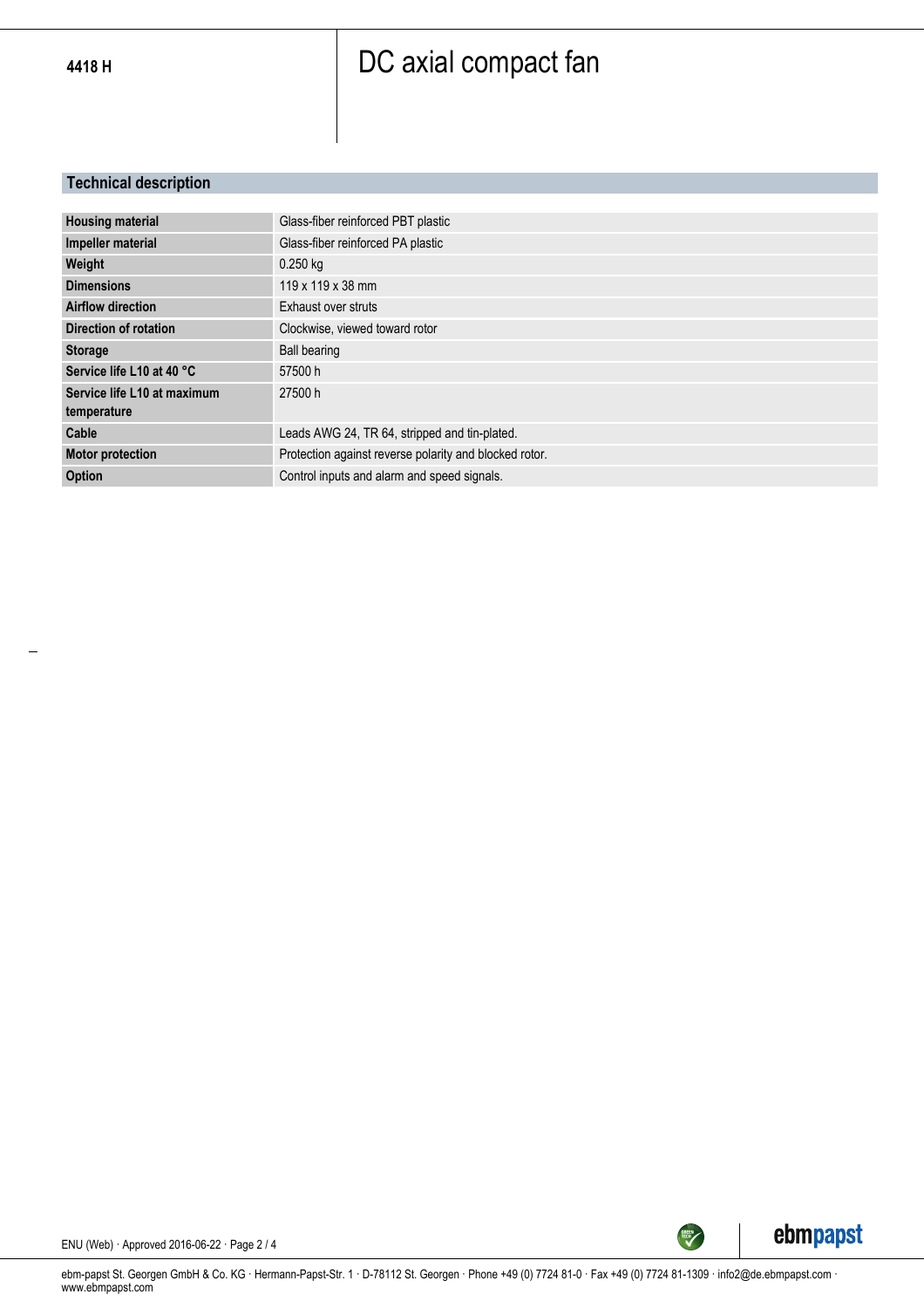#### **Product drawing**





ENU (Web) · Approved 2016-06-22 · Page 3 / 4